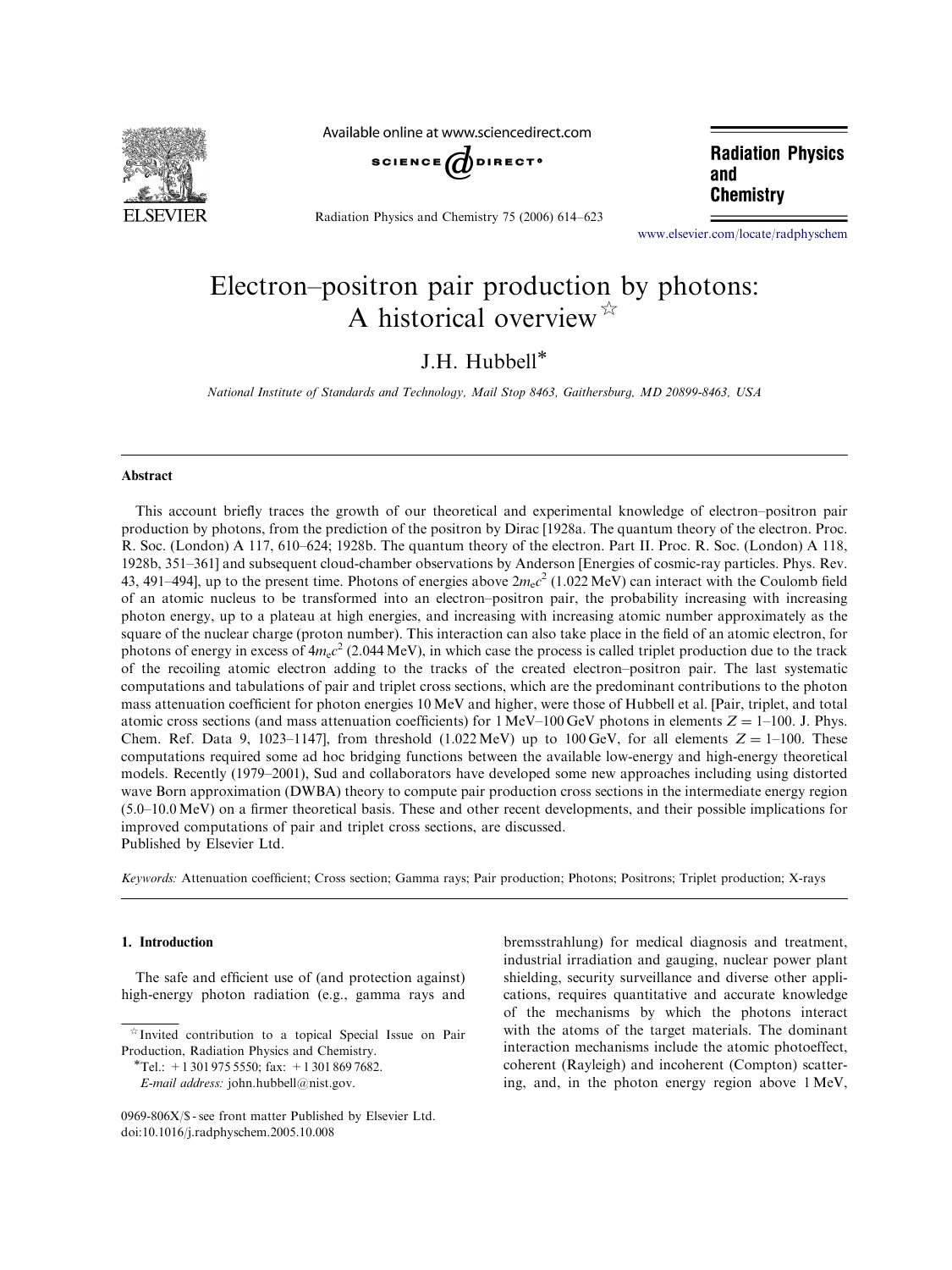electron–positron pair (and triplet) production. Systematic tabulations of the probabilities, or cross sections, for these processes, and their totals in the form of mass attenuation coefficients  $u/\rho$ , extending to photon energies above 1MeV, have been developed at NBS/NIST and elsewhere and revised from time to time, for example by White [Grodstein] (1952), Grodstein (1957), Hubbell and Berger (1965, 1968), Plechaty and Terrall (1968), [Storm and Israel \(197](#page-9-0)0), [Hubbell](#page-7-0) (1969, 1982), [Berger and Hubbell \(1987](#page-7-0)), and [Cullen](#page-8-0) et al. [\(1997\).](#page-8-0) [A compilation by](#page-9-0) Hubb[ell and Seltzer](#page-7-0) (1995) [including both](#page-6-0)  $\mu/\rho$  and the ma[ss energy-abso](#page-6-0)rption coefficient  $\mu_{en}/\rho$ , uti[lizing the theoretical work of](#page-7-0) Seltzer (1993) for the  $\mu_{en}/\rho$  computations, should also be mentioned. This report is intended [to sum](#page-8-0)marize historical and current information on pair and triplet production, the dominant processes above a few MeV.

The photon energy threshold for the disappearance of a photon in the field of a bare nucleus and creation of an electron–positron pair is  $2m_ec^2$  in which m<sub>e</sub> is the mass of an electron  $e^-$  or positron  $e^+$  and c is the speed of light in a vacuum, giving a threshold value of 1.022MeV. This threshold applies in the case where both positron and electron are created in the continuum. If the electron is created in a bound state of an atom, t[he](#page-6-0) threshold is lowered by the binding energy of the orbit[al](#page-9-0) into which the electron is created. For pair production i[n](#page-9-0) the field of an atomic electron, called ''triplet production'' due to the visualization in a cloud chamber of the recoil of the struck electron along with the tracks of the created electron and positron, the kinematics require a higher threshold of  $4m_ec^2$ , or 2.044 MeV.

The probability, or cross section, for the pair creation process, is approximately proportional to the square of the target-particle charge. Hence, for pair production in the field of a nucleus, the cross section  $\kappa_n$  per atom is

 $\kappa_{\rm n} \propto Z^2$ 

in which Z is the atomic number, or proton number, of the target nucleus. For triplet production, for which t[he](#page-6-0) target electron has unit charge, the cross section  $\kappa_e$  for a neutral atom with Z electrons is

$$
\kappa_e \propto Z
$$

and thus

 $\kappa_{\rm e}/\kappa_{\rm n}\simeq 1/Z$ 

for incident photon energies well above the differing thresholds.

For detailed descriptions and information on pair and triplet production, beyond what will be included in this brief report, reference can be made to the various major review articles on these processes, for example by Motz et al. (1969), Tsai (1974), Hubbell et al. (1980), hereafter referred to as ''HGØ'', and Eichler (1990).

#### 2. Pair and triplet measurements: a brief history and survey

The experimental investigations of these processes started soon after a theoretical observation by Dirac (1928a, b), who noted a ''difficulty'' in the relativistic wave equation for a free electron  $(e^-)$ [, in t](#page-6-0)hat its [sol](#page-6-0)utions yielded negative energy states as well as positive energy states, thus suggesting the existence of electrons with the opposite charge sign  $e^+$ , the same charge as for a proton. This theoretical observation was soon followed by Anderson's (1932, 1933) experimental observation in his cosmic ray studies using a cloud chamber i[n which a strong magneti](#page-5-0)c field was imposed, of symmetrical tracks curving in opposite directions, the signature of the creation of an electron–positron pair, e<sup>-</sup> and  $e^+$ , by a photon generated in the shower induced by the cosmic ray particle. Also, Perrin (1933) pointed out the possibility of pair[s](#page-8-0) [being](#page-8-0) [produ](#page-8-0)ced in the field of atomic electrons.

Further cloud chamber photographic experiments followed, for example by Blackett and Occhialini (1933), Chadwick et al. (1934), and Simons and Zuber (1937) with some qua[ntitative interpretation by](#page-6-0) Zuber (1938). I. [Curie and J](#page-6-0)oliot [\(1933a, b\)](#page-9-0) described and interpreted their observations, but did no[t publi](#page-9-0)sh any pho[tos. Later, striking photos of](#page-6-0) the trident signature of triplet production were obtained using photographic emulsions, for example by Mohanty et al. (1961) and Castor et al. (1970), also using a streamer chamber by Jousset et al. (1970) and [Augerat et al. \(197](#page-8-0)1, 1977).

[In additio](#page-6-0)n to the two- and three-pronged track [signatures o](#page-7-0)f th[e pair production proces](#page-6-0)s, another signature results from the ultimate fatal encounter of the positron with an ordinary electron, in which the two particles annihilate and their combined mass-energy of  $2m_ec^2$  is de-materialized into two photons. Singlephoton annihilation can also occur; see, e.g., Cahn (2000). If the positron has effectively come to rest in the target before annihilating, the most proba[ble res](#page-6-0)ult is a pair of  $1m_ec^2$  (0.511 MeV) photons departing the annihilation site in opposite directions, providing a measurable signature using detectors paired in coincidence on either side of the target material. For highenergy incident photons, and annihilation in flight at high positron velocities, the two photons will be emitted at forward angles, and at higher energies.

The introduction by Hofstadter and McIntyre (1950) of the NaI(Tl) scintillation detector spectrometer provided the neces[sary tool for such coincidence m](#page-7-0)easurements. However, the first scintillator material used in a pair production cross section measurement, by Hahn et al. (1952), seems to be the organic crystal anthracene. The many such coincidence pair prod[uction](#page-7-0) cross [sectio](#page-7-0)n measurements, up to a few MeV above threshold using radionuclide photon sources include, for example,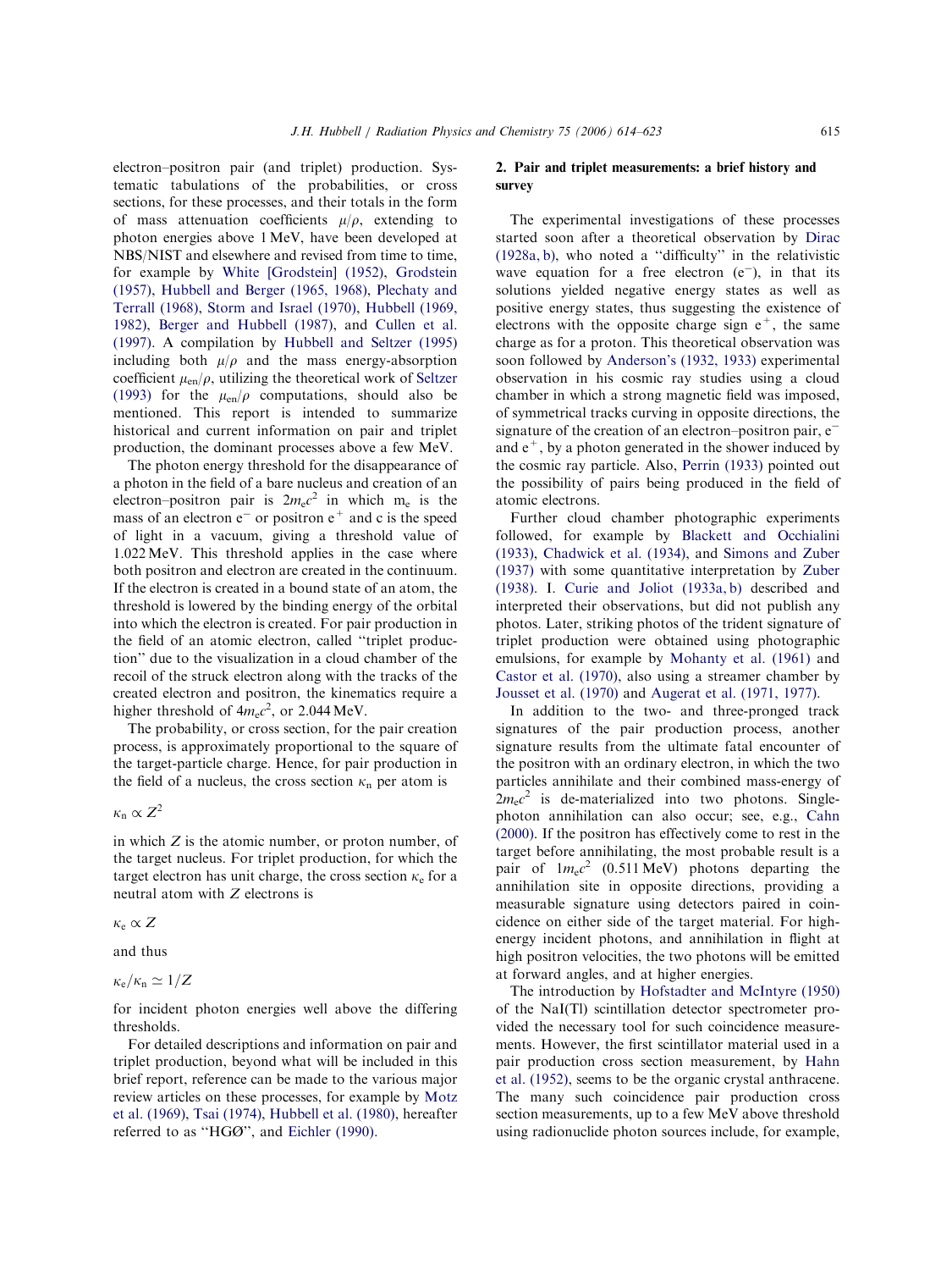### the works by Dayton (1953), Staub and Winkler (1954), Schmid and Huber (1955), West (1956), Titus and Levy (1966), [Henry and Ke](#page-6-0)nnett (1972), [Avignone and](#page-9-0) Khalil (1981), [Khalil and](#page-8-0) [Avignone \(19](#page-9-0)82) and [Avignon](#page-9-0)e et a[l.](#page-8-0) [\(1985\).](#page-7-0)

[At higher photon energie](#page-7-0)s the [pair and triple](#page-6-0)t cross sections dominate the total attenuation coefficient, which can in turn be used to obtain experimental values for pair and triplet by subtracting the relatively small scattering (coherent and incoherent) and atomic photoeffect theoretical cross sections. A complicating factor in the intermediate energy region 5–40 MeV is the presence of the isotopically dependent photonuclear giant resonance cross section, peaking in a low-Z target f[or](#page-5-0) example  ${}^{12}C$  at 23 MeV and for a high-Z target such as  $e^{235}$ U at 12.2 MeV, amounting at peak to 5.9% and 2.4% of the total ''electronic'' cross section for these two nuclides, respectively. This photonuclear cross section information was taken from Hubbell (1969), Table 2.-16 supplied by E.G. Fuller. More detailed and exhaustive photonuclear cross [section data can](#page-7-0) be obtained from Dietrich and Berman (1988).

This complicating factor, however, stimulated a [number of high-accu](#page-6-0)racy total attenuation coefficient measurements in regions from a few MeV up to a few tens of MeV, for example the works Ahrens et al. (1971), Gimm and Hubbell (1978), Gurevich et al. (1980) and Sherman et al. (1980, 1985, 1987), [Sherman and](#page-5-0) Ewart [\(1981, 1983\),](#page-7-0) Sher[man and DelBianco \(](#page-7-0)1988). The [primary objective of these](#page-9-0) [measurements was to](#page-9-0) isolate [and e](#page-9-0)v[aluate the photonuclear giant res](#page-9-0)onance cross sections. However, as a secondary objective, the available pair and triplet theoretical cross sections in this intermediate energy region could also be tested. For example, these measurements, treating the electronic cross sections as a baseline under the photonuclear cross section resonance peak, suggested that the pair and triplet cross sections tabulated by Hubbell (1969) and used also by Storm and Israel  $(1970)$  were  $1\%$ ,  $2\%$  and 5% too low for Cu, Sn and [Pb, respectively,](#page-7-0) for 10MeV incid[ent photons. On the oth](#page-9-0)er hand, these measurements were found to be in excellent agreement with the Hubbell et al. (1980) calculated and tabulated total electronic cross sections above, below and underlying [the photonuclea](#page-7-0)r resonance peaks.

A notable set of total attenuation coefficient measurements between the pair threshold and photonuclear main peak was that of Henry and Kennett (1971) who used  $(n,y)$  photons from reactor neutrons to deduce pair production cros[s sections in W, Pb and U fr](#page-7-0)om 1.778 to 10.827MeV, obtaining good agreement with a semiempirical formula of Øverbø et al. (1968). Other total attenuation coefficients, extending well above the photonuclear peak [region, are indexed](#page-8-0) and graphed in comparison with theory in Hubbell (1971). Most notable of these, supporting the high-energy theory then already available, are the 1-GeV measurements by Malamud (1959) at Cornell for 12 elements from H to U, and the 10 GeV measurements in C and 13.5 [GeV in Li,](#page-8-0) C, Cu and Pb by Fidecaro et al. (1962) at CERN. Additional total attenuation coefficient measurements in the pair pro[duction region, beyon](#page-6-0)d the sampling mentioned in this brief report, are cited and indexed in the surveys by Sud (1987) and Hubbell (1994).

Some wide-angle electron–positron pair production [mea](#page-9-0)sure[ments in C in th](#page-7-0)e region 1 to 2 GeV were made at DESY by Blumenthal et al. (1966), Asbury et al. (1967) and Alvenslaben et al. (1968). More recently, some [other measurements have](#page-6-0) [been made at](#page-5-0) intermedi[ate and extreme high ph](#page-5-0)oton energies for pair production aspects other than cross section data. Examples of these are the 50 and 100 MeV measurements by Asai and Skopik (1999) of asymmetry ratios in pair production and degree of linearly polarized p[hotons, and the measure](#page-5-0)ments by Moore et al. (1996) and Kirsebom et al. (1998) of the enhancement of pair production by 5–150 GeV p[hotons in the strong c](#page-8-0)rystal[line fields of tungste](#page-7-0)n and other targets.

Most recently, Dauvergne et al. (2003) have measured photon impact ionization of the K shells of Ag  $(Z = 47)$ and Au  $(Z = 79)$  in the 1-GeV photon energy range, to demonstrate that the triplet cross section is dominated by a new channel called vacuum-assisted photoionization (Ionescu et al. 1999). For their source, Dauvergne et al. (2003) used high-energy photons generated by [Compton backsc](#page-7-0)attering of laser [photons fro](#page-6-0)m the [6 GeV](#page-6-0) electron beam from the European Synchrotron Radiation Facility (ESRF) at Grenoble. As a check on their experimental technique they also measured absolute  $e^+$ – $e^-$  total ( $\kappa_n + \kappa_e$ ) pair production probabilities as a function of target foil thickness. They considered their measured atomic cross sections, 14.2b and 35.1b for Ag and Au, respectively, to be in good agreement with the HGØ (1980) tabulated theoretical values of 14.70b and 36.90b at 1 GeV.

#### 3. Pair and triplet theory: from Dirac (1928a, b) to HGØ (1980)

Soon after Dirac's (1928a, b) positron prediction and its experimental confirmation by Anderson (1932, 1933) and o[thers, the theoreti](#page-6-0)cal probability for the electron–positron pair producti[on process was quickly](#page-5-0) established by Oppenheimer and Plesset (1933) to have a  $Z^2$ dependence on the atomic number Z for a given photon energy. This  $Z^2$  [dependence was](#page-8-0) independently confirmed in quantitative cross section calculations by Nishina et al. (1934) in which  $(\alpha Z)^2$  was neglected in comparison with  $l^2$ , where  $\alpha$  is the fine structure constant and  $l$  [is the qu](#page-8-0)antum number for the azimuthal wavefunction of the hydrogen-like atom, also by Heitler and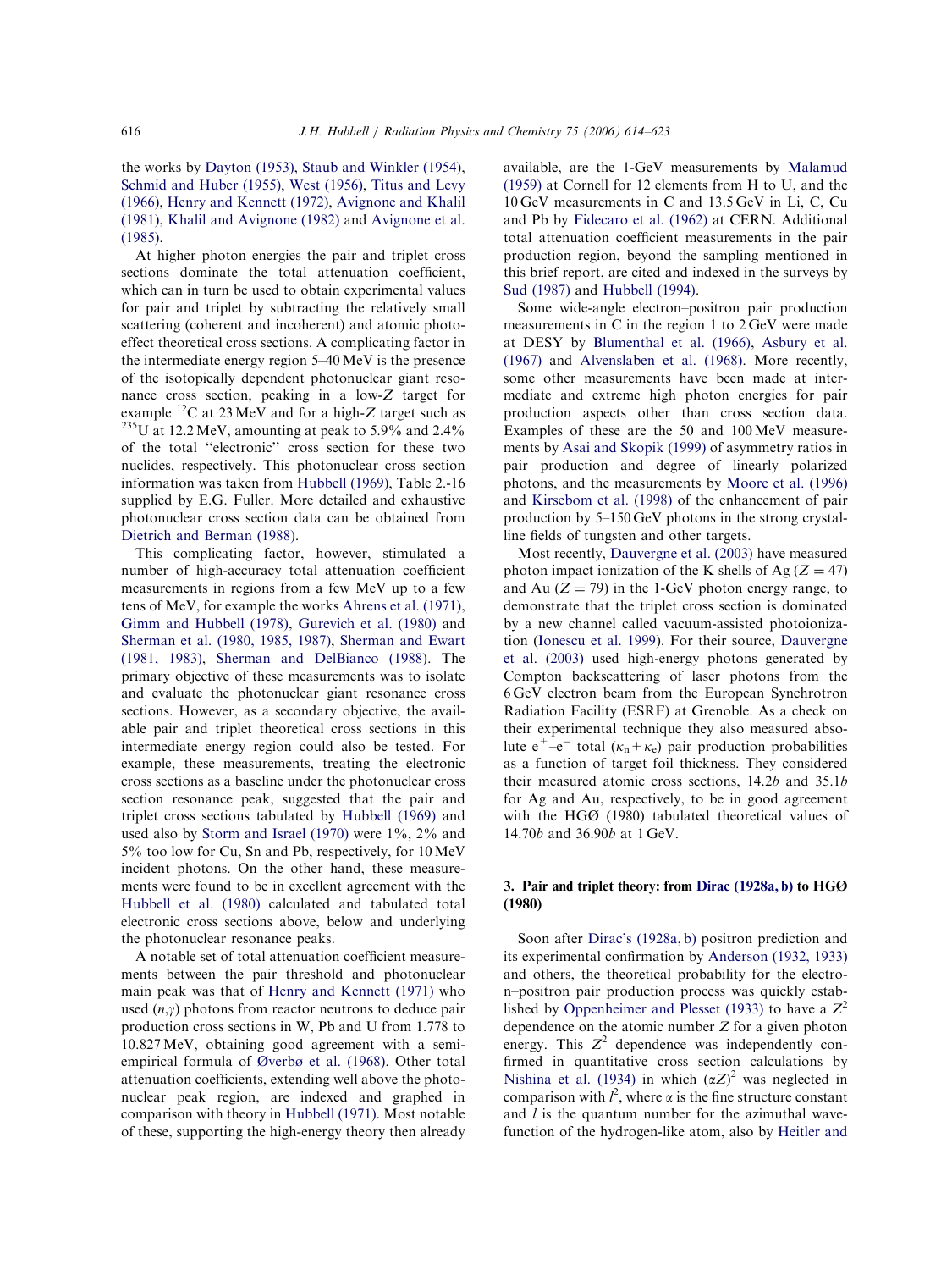Sauter (1933) using a similar approach. For a full treatment they encountered integrals which in general [cannot](#page-7-0) be evaluated analytically. For the total pair cross section, Racah (1934, 1936) derived expressions in ter[ms](#page-8-0) of elliptic integrals which involved no high-energy [approximation.](#page-8-0)

Bethe and Heitler (1934) and Bethe (1934) then developed more-detailed theory, using the Born (1926) [approximation \[see als](#page-6-0)o Schi[ff \(1949\)\], whi](#page-6-0)ch is still t[he](#page-8-0) starting point for modern pair an[d triplet prod](#page-6-0)uction cross section co[mputations, a](#page-8-0)nd by Jaeger and Hulme (1935, 1936) who explored the validity of the Born approximation and conclude[d that it led to good](#page-7-0) results [at ex](#page-7-0)treme high energies. For intermediate photon energies the effects of screening of the nuclear charge by the atomic electrons requires substantial corrections. For these corrections, Wheeler and Lamb (1939) developed expressions into which atomic models, such as the statistical model of [Thomas \(1927\)](#page-9-0) and Fermi (1928) could be inserted. Following a lull in theoretical activity during Worl[d War II, the w](#page-9-0)ork by [Jos](#page-6-0)t et a[l.](#page-8-0) (1950), examining the recoil of the nucleus in pair production, renewed the chain of evo[lving refine](#page-7-0)ments[.](#page-7-0)

White (Grodstein) (1952), in her ground-breaking systematic 10 keV to 100 MeV compilation of photon [cross sections and](#page-9-0) attenuation coefficients for 17 elements H to U plus air, NaI, water and concrete, drew on the above available pair production theoretical models, with some adjustments based on the measur[e](#page-9-0)ment data base up to that time. From threshold (1.022 MeV) to 2.5 MeV White used the non-Born calculations of Jaeger and Hulme (1936) and Jaeger (1936), guided also by Hough (1948a, b), and above 10MeV she used the [Bethe–Heitler \(](#page-7-0)1934) [Born-a](#page-7-0)pproximation with (T[homas, 1927;](#page-7-0) Fermi, 1928) screening included acc[ording to the](#page-6-0) Wheeler–Lamb (1939) formulatio[n. The gap from](#page-9-0) [2.5 to 10 MeV](#page-6-0) was filled in using graphical interpolat[ion. For the triplet \(el](#page-9-0)ectron field pair production) cross section she used the Borsellin[o](#page-7-0) (1947a, b) results from threshold (2.044 MeV) up to 50MeV, beyond which she extrapol[ated to 10](#page-6-0)0MeV [gu](#page-6-0)ided by the Wheeler–Lamb results. These pair and triplet cross sections were incorporated in the Davisson (1955) review article.

A further advance in pair produc[tion theo](#page-6-0)ry was the work of Davies and Bethe (1952), Bethe and Maximon (1954) and Davies et al. (1954) in which integrat[ions were successfully per](#page-6-0)fo[rmed witho](#page-6-0)ut the [Born appr](#page-6-0)oxim[ation and its limitation](#page-6-0)s. These advances were then incorporated in the revised cross section and attenuation coefficient compilation by G. White Grodstein (Grodstein, 1957) [now using her married name] for 24 elements H to U plus water, NaI, calcium pho[sphate \(for bone\)](#page-7-0), air and concrete. Of interest i[n](#page-6-0) cosmic ray physics also was the work of Migdal (1957) at extreme high photon energies, of the order of  $10^{13}$  eV.

The pair production review article by Motz et al. (1969) drew together and presented all of the above pair and triplet cross section theoretical [models and](#page-8-0) expressions for computations, plus subsequent high-energy results such as by Suh and Bethe (1959), and Kopylov et al. (1964). An additional work by Kudryavtsev et al. (1968) expl[ored the effect of a c](#page-9-0)onde[nsed medi](#page-7-0)um on [angu](#page-7-0)lar distributions, in limi[ting cases reproduc](#page-8-0)ing the Bethe–Heitler (1934) spectrum and the Migdal (1957) condensed-medium result. Another notable theoretical [effort at this ti](#page-6-0)me was the work of [Deck et al. \(196](#page-8-0)9) who derived compact and simple correction terms of the order  $\alpha Z$ , where  $\alpha$  is the fi[ne structure consta](#page-6-0)nt  $\approx 1/137$ , to the Bethe–Heitler formulae for the pair production cross section in an unscreened point Coulomb field.

Incorporating the above theoretical information where applicable, plus using the simple, rapidly converging Born-approximation expressions by Maximon (1968) for low and high energies, respectively, derived from the Racah (1934, 1936) results, H[ubbell and](#page-8-0) Berger (1965) and Hubbell (1969) [NSRDS-NBS 29] updated t[he White-Grodstein](#page-8-0) (1957) [compilation, extend](#page-7-0)ing the ener[gy range up to](#page-7-0) 100 GeV. Other refinements in the Hubbell (1969) nuclear-field pair production theoretical evaluations, beyond the Grodstein work, were the use of [screenin](#page-7-0)g corrections calculated by Sørenssen (1965, 1966) using Hartree–Fock–Slater wave functions for  $0 \leq q \leq 0.3$ , and the Thomas–F[ermi model of th](#page-9-0)e atom for  $0 \leq q \leq 8.0$  where q is momentum transfer in mc units. Also used was the radiative correction of Mork and Olsen (1965) in the Hubbell (1969) evaluation which was also interpolated and used by Storm a[nd Israel \(1](#page-8-0)970) in [their](#page-8-0) all- $Z$  ([1–100\) widely u](#page-7-0)sed compilation.

For the triplet cro[ss section computation](#page-9-0)s for the above compilation, Hubbell and Berger (1965) and Hubbell (1969) [NSRDS-NBS 29] followed Grodstein (1957) using the [Ghizzetti \(1947\)](#page-7-0) and Borsellino [\(1947a, b](#page-7-0)) expressions, with screening [from the](#page-7-0) Wheeler–Lamb (1939) [formulation,](#page-7-0) but no[w modifie](#page-6-0)d by a [cor](#page-6-0)rection obtained by Mork (1967) by [integrat](#page-9-0)ing the [Votruba](#page-9-0) (1948a, b) expressions numerically.

In the decade [following NS](#page-8-0)RDS-NBS 29, up to 1980, [the group](#page-9-0) at Clermont–Ferrand examined various aspects of pair production theory including the Coulomb correction by Roche et al. (1968a, b), Proriol and Roche (1974) and Roche and Jousset (1975), angular cross sections by [Dugne and Proriol \(1970\), mo](#page-8-0)lecular [cohere](#page-8-0)nce effects by [Proriol and Roche](#page-8-0) (1972), screening by Proriol (1972) and [Dugne \(1976\)](#page-6-0), and an analytic continuation [to the tip of the positro](#page-8-0)n spectrum in a [point Cou](#page-8-0)lomb [calculation b](#page-6-0)y Dugne and Meunier (1977). Other important work in this decade included screening calculations by [Tseng and Pratt \(197](#page-6-0)1), the application by Fink and Pratt (1973) of Furry– Sommerfeld–Maue [wave functions to obtain](#page-9-0) differential pair prod[uction cross sections, and](#page-7-0) an examination of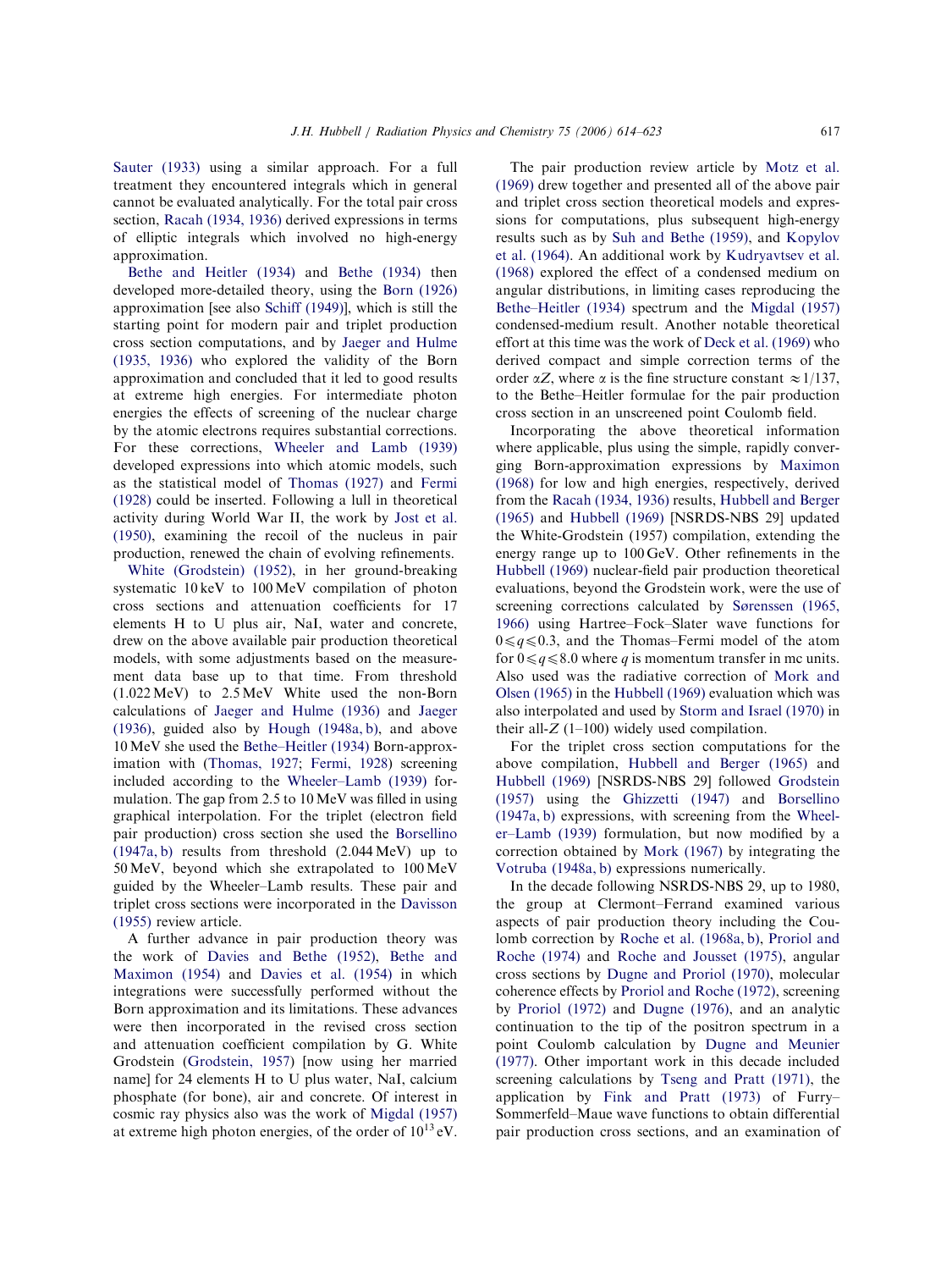polarization correlations by Tseng and Pratt (1974) in which they concluded that such correlations are practically independe[nt of atomic-electron scr](#page-9-0)eening.

Also in this decade up to 1980, the group at Trondheim provided major pair production formulations and sample computations including exact unscreened calculations by Øverbø et al. (1973), evaluation of the Coulomb correction at intermediate energy by Øverbø (1977), s[creening corrections f](#page-8-0)or intermediate and high-energy photons by Øverbø (1978) and for [intermedia](#page-8-0)te and low-energy photons by Øverbø (1979[\).](#page-7-0) Other works in this d[ecade to be me](#page-8-0)ntioned are the screening effect calculations at [intermediate an](#page-8-0)d high energies by Borie and Arenhövel (1972), and Tseng and Pratt (1972, 1980) at low energies. Also, Borie (1981) use[d Furry–Somerfeld–Maue w](#page-6-0)ave f[unctions to](#page-9-0) com[pute Coulom](#page-9-0)b corrections at mediu[m and high en](#page-6-0)ergies.

From the point of view of the evaluator and tablemaker for scientific, medical and technological practical applications, the next major milestone in this pair and triplet cross section evolutionary process was the 1MeV to 100 GeV,  $Z = 1 - 100$  computation and tabulation by Hubbell et al. (1980) in HGØ. As described in detail in HGØ, in these computations, the above various effects [and correctio](#page-7-0)ns to the nuclear-field pair production cross section  $\kappa_n$ , and to the electron-field (triplet) pair production cross section  $\kappa_e$ , were considered semiindependent.

For  $\kappa_n$  from threshold to 5 MeV, the relevant theoretical models and modifications were pieced together according to

$$
\kappa_n = \kappa_n^{\text{BH}} \left[ \kappa_n^{\text{OMO}} / \kappa_n^{\text{BH}} \right] \left\{ \left[ \kappa_n^{\text{BH}} - \Delta \kappa_n^{\text{B}} (\text{scr}) \right. \right.\left. + \Delta \kappa_n^{\text{TPO}} - (\text{scr}, \text{h.o.}) \right] / \kappa_n^{\text{BH}} \right\}
$$
 (1)

in which  $\kappa_n^{\text{BH}}$  is the Bethe–Heitler unscreened Bornapproximation cross section computed using the Maximon (1968) expansions,  $\kappa_n^{\text{OMO}}$  are the Coulombcorrected results of Øverbø et al. (1968),  $\Delta \kappa_n^{\text{B}}(\text{scr})$  is the [exact-Born](#page-8-0) screening correction from an elaborate computatio[n involving the atom](#page-8-0)ic form factor  $F(x, Z)$ taken from the relativistic Hartree–Fock compilation of Hubbell and Øverbø (1979), and  $\Delta \kappa_n^{\text{TP-}\Theta}(\text{scr}, h.o.)$  are the near-threshold Tseng-Pratt (1980) screening correc[tions including high](#page-7-0)er-order effects pointed out b[y](#page-7-0) Øverbø (19[79\).](#page-9-0)

Above 5MeV, up to 100 GeV, the HGØ results were [comput](#page-8-0)ed according to

$$
\kappa_n = \left[\kappa_n^{BH} \left\{ \left[\kappa_n^{BH} - \Delta \kappa_n^{nB}(\text{scr}) + \Delta \kappa_n^{TP\text{-}\varnothing}(\text{scr}, h.o.)\right] / \kappa_n^{BH} \right\} \times \Delta \kappa_n^{\varnothing}(\text{Coul}) \left[1 + \Delta(\text{rad.corr.})\right]
$$
\n(2)

in which  $\Delta \kappa_n^{\mathcal{O}}(\text{Coul})$  is the Coulomb correction computed from the expressions given by Øverbø (1977), and  $\Delta$ (rad. corr.) is the Mork–Olsen radiative correction arbitrarily turned off in H[GØ using a si](#page-8-0)ne function below 10MeV (outside its range of validity) to avoid unphysical results near threshold.

In a somewhat analagous fashion the HGØ electronfield (triplet) pair production cross sections were computed according to

$$
\kappa_e = \kappa_e^{\rm BG} \left[ \kappa_e^{\rm H} / \kappa_e^{\rm BG} \right] \left\{ \left[ \kappa_e^{\rm H} - \Delta \kappa_e^{\rm BH} (\text{scr}) \right] / \kappa_e^{\rm H} \right\} 1.01 \tag{3}
$$

in which  $\kappa_e^{\text{BG}}$  is the Borsellino (1947a, b)-Ghizzetti (1947) unscreened triplet cross section including retardation, the ratio  $\kappa_e^{\text{H}}/\kappa_e^{\text{BG}}$  [uses the](#page-6-0) Haug ([1975, 1981](#page-7-0), 1985) results to include the  $y-e$  interaction and exchange effects, and the  $\Delta \kappa_e^{BH}$ (sc[r\) screening and electron-b](#page-7-0)inding effects were computed according to the Bethe–Heitler (Wheeler–Lamb) expression, using the non-relativistic incoherent scattering functions  $S(x,Z)$  compiled by Hubbell et al. (1975) from various available sources, and the triplet radiative correction factor 1.01, a[s advi](#page-7-0)sed by [Mork \(1](#page-7-0)967), is taken as this constant value over the entire energy range.

[The](#page-8-0) HGØ computed tabulation of  $\kappa_n$  and  $\kappa_e$ , summed together with the incoherent and coherent scattering cross sections and the atomic photo effect, have been shown to be in close agreement with measurements in the photonuclear region by Gurevich et al. (1980) and Sherman et al. (1980, 1985, 1987) Sherman and Ewart (1981, 1983), Sherm[an and DelBianco \(19](#page-7-0)88), and a [considerable improvement, for high-](#page-9-0)Z materials, over [the 19](#page-9-0)69 values by [Hubbell \(1969\)](#page-9-0) and Storm and Israel (1970) which appear to be as much as 4% low for the highest Zs [in this energy re](#page-7-0)gio[n.](#page-9-0)

#### 4. Some further theoretical work, beyond HGØ (1980)

The formulations used by Hubbell et al. [HGØ] (1980) might yield more accurate values of the pair and triplet cross sections if the [screening effects calculations](#page-7-0) for  $\kappa_n$ were repeated using the relativistic Hartree–Fock–Slater modified atomic form factors  $F(x,Z)$  computed and tabulated by Schaupp et al. (1983), and for  $\kappa_e$  using the relativistic Dirac–Hartree–Fock incoherent scattering functions  $S(x, Z)$  computed and tabulated by Kahane (1998).

Maximon and Gimm (1981) prov[ided ne](#page-7-0)w and simplified expressions for the recoil distribution in [triplet production, from w](#page-8-0)hich Gimm (1982), using the same Hubbell et al. non-relativistic  $S(x, Z)$  values as used in HGØ (1980), recom[puted](#page-7-0)  $\kappa_e$  for all elements  $Z =$  $1-100$  and all energies above 10 MeV, presenting his results compactly in the form of 7-parameter polynomial fits. Also, Haug (1985) re-examined the energy and angular distributions of electrons in triplet production, refi[ning and simp](#page-7-0)lifying the expressions of Jarp and Mork (1973). More recently, Haug (2004) has investigated the production of electron–positr[on pairs i](#page-7-0)n a hot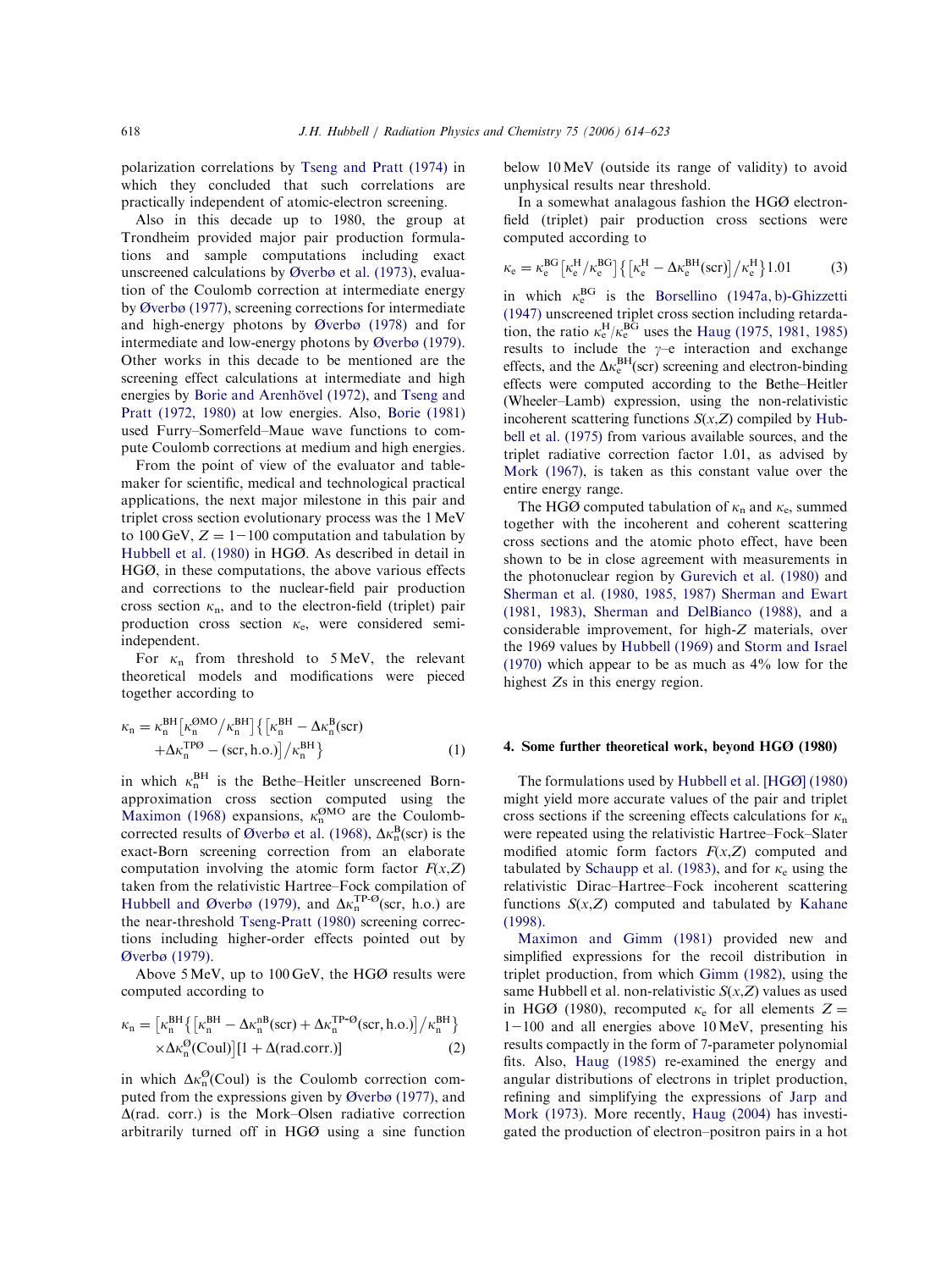<span id="page-5-0"></span>Maxwellian plasma at semirelativiste and relativistic temperatures, in the fields of positrons and electrons (triplet,  $\kappa_e$ ) and nuclei  $(\kappa_n)$ , of interest in astrophysics in the study of stellar black-hole binaries and Seyfert galaxies (see, e.g., Zdziarski, 1982; Lightman, 1982; Lightman and Zdziarski, 1987; Zdziarski et al., 1990; Mastichiadis [et al., 1994\).](#page-9-0)

For  $\kappa_n$ , [Tseng \(1990,](#page-8-0) 1994b) [re-examined sc](#page-9-0)reening [effects at interme](#page-8-0)diate photon energies, and also near thr[eshold \(Tseng, 1994a](#page-9-0)). Tseng (1995a, b) also performed relativistic calculations of the positron energyang[le distributions](#page-9-0) f[or low and for int](#page-9-0)ermediate photon energies, and more recently (Tseng, 1997) used a relativistic partial-wave method to examine pair production polarization correla[tions for int](#page-9-0)ermediate-energy incident photons.

Vacuum polarization of arbitrary spin particles in pair production has also been studied by Kruglov (2001a, b). A bound-electron pair production treatment by Bergstrom et al. (1996) could ha[ve some](#page-8-0) impact [on](#page-8-0) future HGØ (Hubbell et al., 1980) updates, as well as [the extreme high-en](#page-6-0)ergy study by Mil'shtein and Strakhov[enko \(1993\).](#page-7-0)

Other work to be considere[d in any upda](#page-8-0)te and [recomputation](#page-8-0) of the  $\kappa_n$  values in HGØ (1980) should include the work of Sud and his collaborators, beginning with the Sud et al. (1979) novel expressions for the radial integrals for pair production in a point-Coulomb p[otential, then ap](#page-9-0)plied in the tip region of the positron spectrum by Sud and Sharma (1984). Then, following three studies of intermediate-energy pair cross sections for se[lected heavy elements us](#page-9-0)ing distorted wave Born approximation (DWBA) by Sud and Sharma (1987), Wright et al. (1987) and Sud and Soto Vargas (1991, 1994), Selvaraju et al. (2001) [used DWBA to c](#page-9-0)ompute [and tabulate](#page-9-0) diffe[rential \(in positron energy\) an](#page-9-0)d total  $k_n$  [values for six eleme](#page-8-0)nts H to U over the intermediate photon energy range 5.0–10.0 MeV. Attention is called also to the work of Lee et al. (2004) in this same energy region, in which screening effects on the Coulomb correction a[re examined usin](#page-8-0)g a next-order expansion in inverse energy, and some results presented.

Finally, there is a wealth of theory and measurements of the pair production process occurring in ion collisions with nuclei. This kind of pair production is also related to the possible photon bound-pair production process (produced electron of the pair bound to the atom), which can occur below the  $2m_ec^2$  (1.022 MeV) threshold under some circumstances (see Bergstrom et al. 1996 and the references therein). See also, for example, Vane et al. (1994), Agger an[d Sørensen](#page-6-0) (1997), [Eich](#page-6-0)ler (1995), Belkacem et al. (1998), Belkacem and S[ørensen \(1998\),](#page-9-0) Ionescu et al. (1999) and Wells et al. [\(1999\)](#page-6-0) [which also have the pot](#page-6-0)e[ntial to apply](#page-6-0) also to [computat](#page-6-0)i[ons of pair productio](#page-7-0)n by [photons on](#page-9-0) nuclei with bound electrons.

#### 5. Summary and conclusions

Preliminary examination and evaluation of the available old and new treatments, experimental (e.g., Sherman et al., 1980, 1985, 1987; Sherman and Ewart, 1981, 1983; Sherman and DelBianco, 1988; Gurevich et al., 1980; [Dauvergne et al., 2003\) and theo](#page-9-0)retical, [suggests that new calculations are](#page-9-0) [advisable,](#page-7-0) but no [dr](#page-7-0)a[matic changes in recomm](#page-6-0)ended cross sections are anticipated, likely 2–3% at most. However, it is obvious that new computations, beyond HGØ (1980), will again be a ''witch's brew,'' combining interdependent theoretical models, effects and corrections, a worthy challenge for the next table-maker of high-energy photon cross sections and attenuation coefficients to serve the medical, industrial and other user communities who require such data.

#### Acknowledgement

The author is indebted to P.M. Bergstrom for his critical reading of this manuscript and for his many helpful suggestions and corrections, to P.P. Kane for helpful comments including bringing the new (2003) 1- GeV measurements by Dauvergne et al. to the author's attention, and to the referee for additional useful suggestions.

#### References

- Agger, C.K., Sørensen, A.H., 1997. Pair creation with bound electron for photon impact on bare heavy nuclei. Phys. Rev. A 55, 402–413.
- Ahrens, J., Borchert, H., Eppler, H.B., Gimm, H., Gundrum, H., Riehn, P., Sita Ram, G., Zieger, A., Ziegler, B., 1971. Photo-nuclear cross-section and pair-production crosssections. AED-Conf.-71-400-031 (Electron Accelerator Working Group Conference, Giessen, Germany, unpublished).
- Alvenslaben, H., Becker, U., Bertram, W.K., Binkley, M., Cohen, K., Jordan, C.L., Knasel, T.M., Marshall, R., Quinn, D.J., Rohde, M., Sanders, G.H., Ting, S.C.C., 1968. Validity of quantum electrodynamics at extremely small distances. Phys. Rev. Lett. 21, 1501–1503.
- Anderson, C.D., 1932. Energies of cosmic-ray particles. Phys. Rev. 41, 405–421.
- Anderson, C.D., 1933. The positive electron. Phys. Rev. 43, 491–494.
- Asai, J., Skopik, D.M., 1999. Asymmetry ratio in pair production and the degree of linearly polarized photons at intermediate energies. Nucl. Instrum. Methods A 432, 195–201.
- Asbury, J.G., Bertram, W.K., Becker, U., Joos, P., Rohde, M., Smith, A.J.S., Friedlander, S., Jordan, C.L., Ting, S.C.C., 1967. Photoproduction of wide-angle electron–positron pairs at high energies. Phys. Rev. 161, 1344–1355.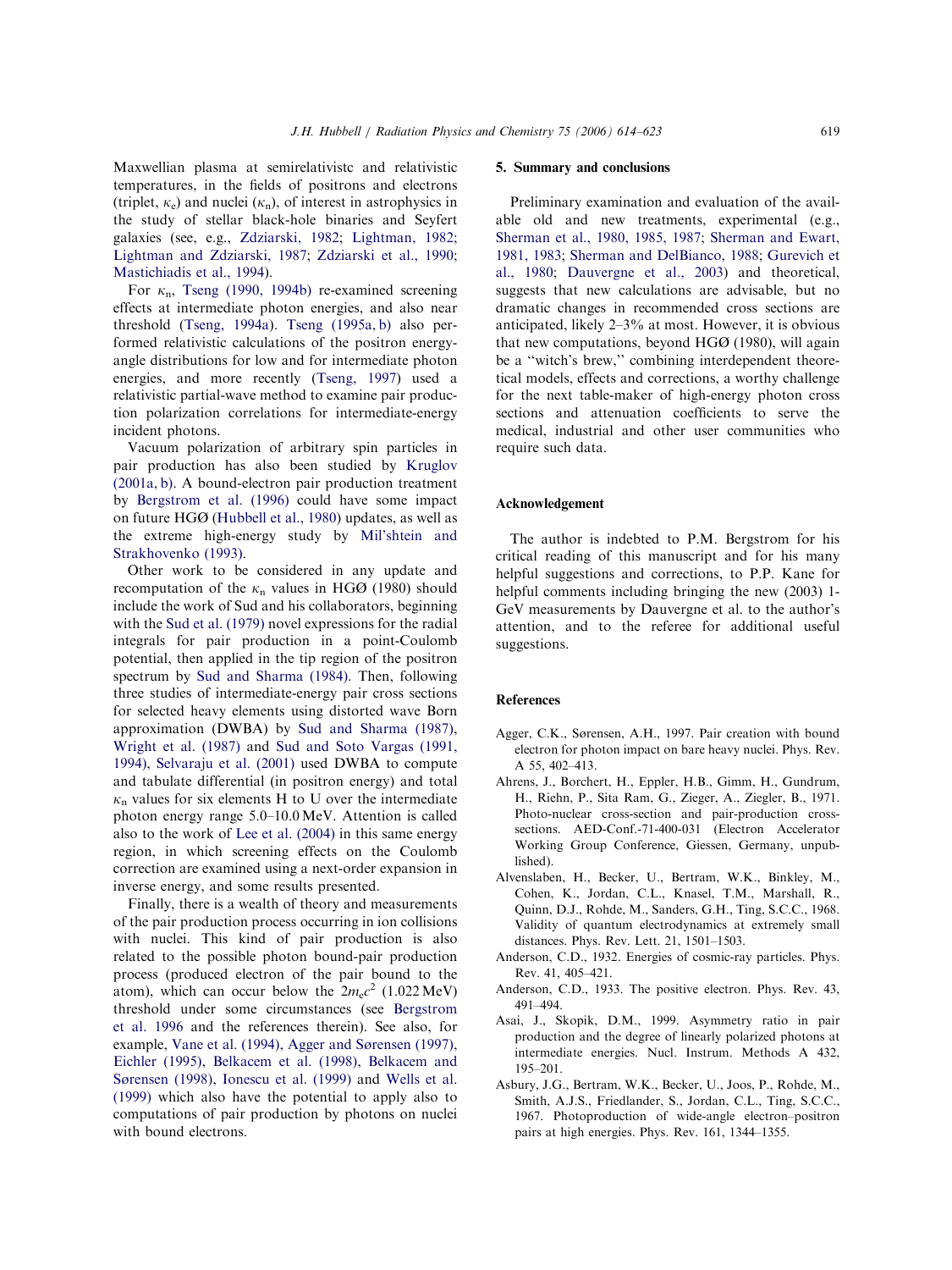- <span id="page-6-0"></span>Augerat, J., Avan, L., Avan, M., Bonnet, J., Fargueix, J., Jousset, J., Parizet, M.J., Roche, G., 1971. A study of electron-field pair production by photons near the threshold with a streamer chamber technique. Lett. Nuovo Cim. (Ser. 2) 1, 500–504.
- Augerat, J., Avan, M., Parizet, M.J., Roche, G., Arnold, J., Fargeix, J., Fleury, A., 1977. Differential and cumulative integral cross sections of electron-field pair production: experimental study at 2.614MeV using a streamer chamber. Phys. Rev. A 15, 1068–1078.
- Avignone, F.T., Khalil, A.E., 1981. Cross section for the production of electron–positron pairs by 1.064-MeV photons on germanium. Phys. Rev. A 24, 2920–2924.
- Avignone, F.T., Barker, W.C., Miley, H.S., O'Brien, H.A., Steinkruger, F.J., Wanek, P.M., 1985. Near-threshold behavior of pair-creation cross sections in a lead target. Phys. Rev. A 32, 2622–2627.
- Belkacem, A., Sørensen, A.H., 1998. Bound-free heavy lepton pair production for photon and ion impact on atomic nuclei. Phys. Rev. A 57, 3646–3651.
- Belkacem, A., Claytor, N., Dinneen, T., Feinberg, B., Gould, H., 1998. Electron capture from pair production by  $Au^{79}$ at 10.8 GeV/nucleon. Phys. Rev. A 58, 1253–1255.
- Berger, J.H., Hubbell, J.H., 1987. XCOM: Photon cross sections on a personal computer. NBSIR 87-3597.
- Bergstrom, P.M., Kissel, L., Pratt, R.H., 1996. Production or annihilation of positrons with bound electrons. Phys. Rev. A 53, 2865–2868.
- Bethe, H.A., 1934. The influence of screening on the creation and stopping of electrons. Proc. Cambridge Philos. Soc. 30, 524–539.
- Bethe, H.A., Heitler, W., 1934. On the stopping of fast particles and on the creation of positive electrons. Proc. R. Soc. London A 146, 83–112.
- Bethe, H.A., Maximon, L.C., 1954. Theory of bremsstrahlung and pair production. I. Differential cross section. Phys. Rev. 93, 768–784.
- Blackett, P.M.S., Occhialini, G.P.S., 1933. Some photographs of the tracks of penetrating radiation. Proc. R. Soc. (London) 139, 699–727.
- Blumenthal, R.B., Ehn, D.C., Faissler, W.L., Joseph, P.M., Lanzerotti, L.J., Pipkin, F.M., Stairs, D.G., 1966. Wideangle electron-pair production. Phys. Rev. 144, 1199–1223.
- Borie, E., 1981. Use of Furry–Sommerfeld–Maue wave functions in pair production at medium and high energies. Z. Physik A302, 219–222.
- Borie, E., Arenhövel, H., 1972. On screening effects in pair production at intermediate and high energies. Z. Physik 255, 459–463.
- Born, M., 1926. Quantenmechanik der Stossvorgänge. Z. Physik 38, 803–827.
- Borsellino, A., 1947a. Über die Materialisierung der  $\gamma$ -Strahlen im Felde eines Elektronen. Helv. Phys. Acta 20, 136–138.
- Borsellino, A., 1947b. Sulle coppie di elettroni create da raggi  $\gamma$ in presenza di elettroni. Nuovo Cim. 4, 112–130.
- Cahn, R.N., 2000. Cross-section formulae for specific processes. Eur. Phys. J. C 15, 215–217.
- Castor, J., Augerat, J., Devaux, A., Lieutier, M., Avan, L., Isabelle, D.B., 1970. Determination de la section efficace de production de triplets dans l'emulsion nucleaire. Colloque de la Societé Francaise de Physique sur les "Mechanismus

des Reactions Nucleaires''. Grenoble 16–18 May, C2, 108–109.

- Chadwick, J., Blackett, P.M.S., Occhialini, G.P.S., 1934. Some experiments on the production of positive electrons. Proc. R. Soc. (London) 144, 235–249.
- Cullen, D.E., Hubbell, J.H., Kissel, L., 1997. EPDL97: The evaluated photon data library, '97 version. Lawrence Livermore National Laboratory Report UCRL-50400, vol. 6, Rev. 5.
- Curie, I., Joliot, F., 1933a. Contribution à l'électrons positifs. Compt. Rend. 196, 1105–1107.
- Curie, I., Joliot, F., 1933b. Sur l'origine des électrons positifs. Compt. Rend. 196, 1581–1583.
- Dauvergne, D., Belkacem, A., Barrué, F., Bocquet, J.P., Chevallier, M., Feinberg, B., Kirsch, R., Poizat, J.C., Ray, C., Rebreyend, D., 2003. Measurement of vacuum-assisted photoionization at 1 GeV for Au and Ag targets. Phys. Rev. Lett. 90, 153002(4).
- Davies, H., Bethe, H.A., 1952. Integral cross section for bremsstrahlung and pair production. Phys. Rev. 87, 156–157.
- Davies, H., Bethe, H.A., Maximon, L.C., 1954. Theory of bremsstrahlung and pair production. II. Integral cross section for pair production. Phys. Rev. 93, 788–795.
- Davisson, C.M., 1955. Interaction of  $\gamma$ -radiation with matter. In: Siegbahn, K. (Ed.), Beta- and Gamma-Ray Spectroscopy. North-Holland, Amsterdam, pp. 24–51 857–874.
- Dayton, I.E., 1953. Z-dependence of the pair production cross section at 1.33 and 2.62MeV. Phys. Rev. 89, 544–551.
- Deck, R.T., Moroi, D.S., Alling, W.R., 1969. Corrections to the Bethe–Heitler formulae for bremsstrahlung and pair production. Nucl. Phys. A 133, 321–333.
- Dietrich, S.S., Berman, B.L., 1988. Atlas of photoneutron cross sections obtained with monoenergetic photons. Atomic Data Nucl. Data Tables 38, 199–338.
- Dirac, P.A.M., 1928a. The quantum theory of the electron. Proc. R. Soc. (London) A 117, 610–624.
- Dirac, P.A.M., 1928b. The quantum theory of the electron. Part II. Proc. R. Soc. (London) A 118, 351–361.
- Dugne, J.J., 1976. Analytically approximate screened calculations of atomic-field pair production cross sections. Phys. Lett. A 56, 27–28.
- Dugne, J.J., Meunier, H., 1977. Analytic continuation of electron pair production to the tip of the positron spectrum in point-Coulomb calculation. Lett. Nuovo Cim. 18, 108–110.
- Dugne, J.J., Proriol, J., 1970. Exact calcualtion of the angular cross-section of electron pair production. Lett. Nuovo Cim. (Ser. I) 4, 938–940.
- Eichler, J., 1990. Theory of relativistic ion–atom collisions. Phys. Rep. 193, 166–277.
- Eichler, J., 1995. Charge transfer from the negative-energy continuum: alternative mechanisms for pair production in relativistic atomic collisions. Phys. Rev. Lett. 75, 3653–3656.
- Fermi, E., 1928. Eine statistische Methode zur Bestimmung einiger Eigenschaften des Atoms und ihre Anwendung auf die Theorie des periodischen Systems der Elemente. Z. Physik 48, 73–79.
- Fidecaro, M., Finocchiaro, G., Giacomelli, G., 1962. Absorption of 10 and 13.5 GeV photons. Nuovo Cim. (Ser. 10) 23, 800–806.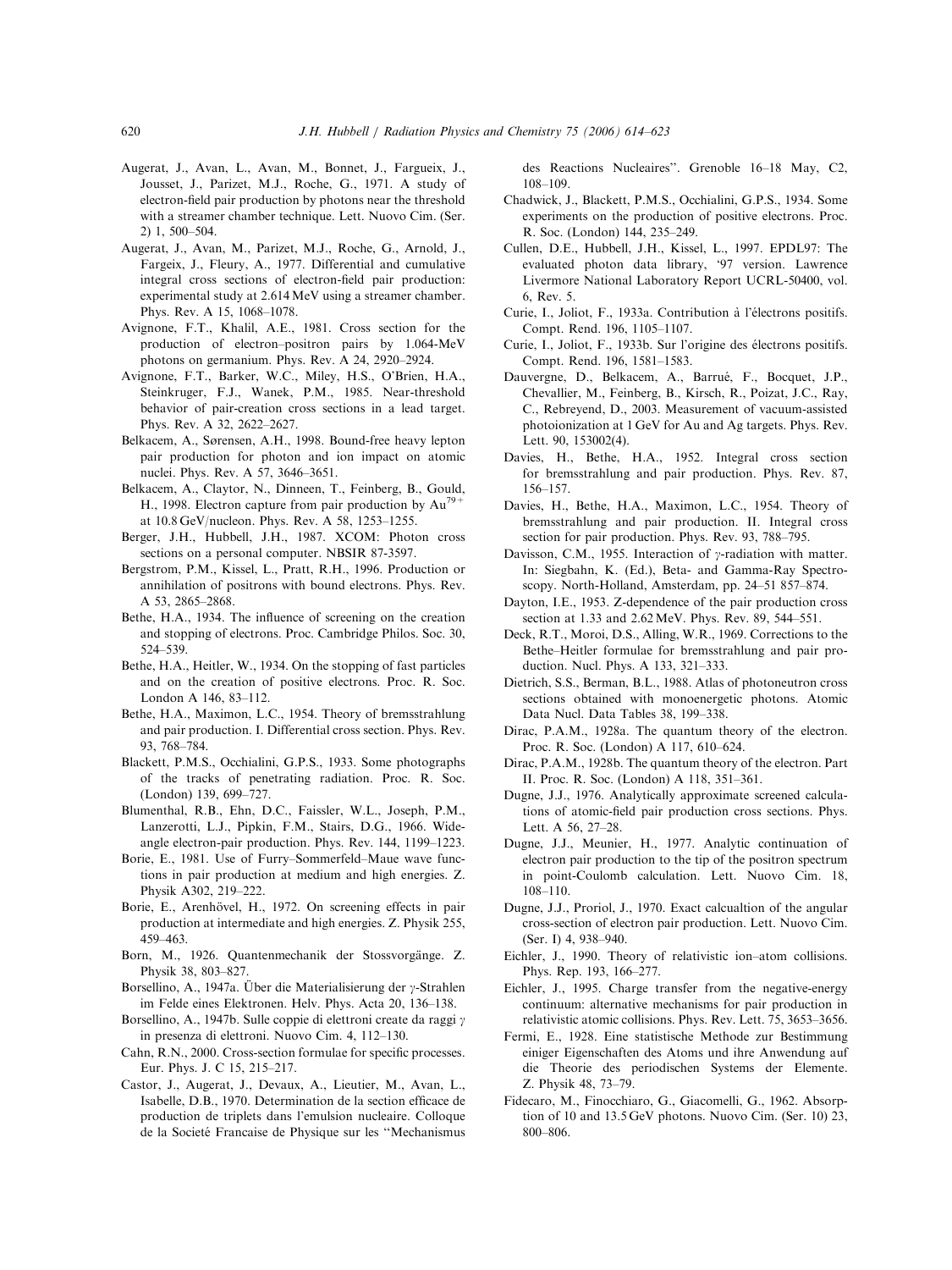- <span id="page-7-0"></span>Fink, J.K., Pratt, R.H., 1973. Use of Furry–Sommerfeld–Maue wave functions in pair production and bremsstrahlung. Phys. Rev. A 7, 392–403.
- Ghizzetti, A., 1947. Teoria della produzione di coppie di elettroni. Rev. Math. y Fisica Teor. (Ser. A) 6, 37–50.
- Gimm, H.A., 1982. Cross sections for the photoproduction of electron–positron pairs in the field of atomic electrons. Phys. Rev. A 25, 823–827.
- Gimm, H.A., Hubbell, J.H., 1978. Total photon absorption cross section measurements, theoretical analysis and evaluations for energies above 10 MeV. NBS Technical Note 968.
- Grodstein, G.W., 1957. X-ray attenuation coefficients from 10 keV to 100MeV. NBS Circ. 583.
- Gurevich, G.M., Lazareva, L.E., Mazur, V.M., Merkulov, S.Yu., Solodukhov, G.V., 1980. Total photoabsorption cross sections for high-Z elements in the energy range 7–20MeV. Nucl. Phys. A 338, 97–104.
- Hahn, B., Baldinger, E., Huber, P., 1952. Wirkungsquerschnitt der Paarerzeugung in Ahängigkeit der Kernladungszahl für Gamma-Strahlung von Th (C+C"), RaC und  ${}^{60}$ Co. Helv. Phys. Acta 25, 505–520.
- Haug, E., 1975. Bremsstrahlung and pair production in the field of free electrons. Zeitschr. Naturforschung 30a, 1099–1113.
- Haug, E., 1981. Simple analytic expressions for the total cross section for  $\gamma$ –e pair production. Z. Naturforsch. 36a, 413–414.
- Haug, E., 1985. On energy and angular distributions of electrons in triplet production. Z. Naturforsch. 40a, 1182–1188.
- Haug, E., 2004. Pair production by photons in a hot Maxwellian plasma. Astron. Astrophys. 416, 437–440.
- Heitler, W., Sauter, F., 1933. Stopping of fast particles with emission of radiation and the birth of positive electrons. Nature 132, 892.
- Henry, L.C., Kennett, T.J., 1971. Measurement of intermediate energy gamma-ray cross sections. Can. J. Phys. 49, 1167–1178.
- Henry, L.C., Kennett, T.J., 1972. Total pair production cross sections from 1.120–2.754MeV. Can. J. Phys. 50, 2756–2759.
- Hofstadter, R., McIntyre, J.A., 1950. The measurement of gamma-ray energies with single crystals of NaI(Tl). Phys. Rev. 80, 631–637.
- Hough, P.V.C., 1948a. Low energy pair production. Phys. Rev. 73, 266–267.
- Hough, P.V.C., 1948b. The angular distribution of pairproduced electrons and bremsstrahlung. Phys. Rev. 74, 80–86.
- Hubbell, J.H., 1969. Photon cross sections, attenuation coefficients, and energy absorption coefficients from 10 keV to 100 GeV, vol. 29. Report NSRDS-NBS.
- Hubbell, J.H., 1971. Survey of photon-attenuation-coefficient measurements 10 eV to 100 GeV. Atomic Data 3, 241–297.
- Hubbell, J.H., 1982. Photon mass attenuation and energyabsorption coefficients from 1 keV to 20 MeV. Int. J. Appl. Radiat. Isot. 33, 1269–1290.
- Hubbell, J.H., 1994. Bibliography of photon total cross section (attenuation coefficient) measurements 10 eV to 13.5 GeV, 1907–1993. Report NISTIR 5437 (unpublished).
- Hubbell, J.H., Berger, M.J., 1965. Photon attenuation and energy transfer coefficients. Tabulations and discussion.

NBS Report 8681 (unpublished). See also Second Edition (1966).

- Hubbell, J.H., Berger, M.J., 1968. Section 4.1, Attenuation coefficients, energy absorption coefficients, and related quantities, and Section 4.2, Photon atomic cross sections. In: Engineering Compendium on Radiation Shielding. Springer, New York, pp. 167–202.
- Hubbell, J.H., Øverbø, I., 1979. Relativistic atomic form factors and photon coherent scattering cross sections. J. Phys. Chem. Ref. Data 8, 69–105.
- Hubbell, J.H., Seltzer, S.M., 1995. Tables of X-ray mass attenuation coefficients and mass energy-absorption coefficients 1 keV to 20 MeV for elements  $Z = 1$  to 92 and 48 additional substances of dosimetric interest. Report NIS-TIR 5632 (unpublished).
- Hubbell, J.H., Veigele, W.J., Briggs, E.A., Brown, R.T., Cromer, D.T., Howerton, R.J., 1975. Atomic form factors, incoherent scattering functions, and photon scattering cross sections. J. Phys. Chem. Ref. Data 4, 471–538 (errata in 7, 615–616 (1977)).
- Hubbell, J.H., Gimm, H.A., Øverbø, I., 1980. Pair, triplet, and total atomic cross sections (and mass attenuation coefficients) for 1 MeV–100 GeV photons in elements  $Z = 1-100$ . J. Phys. Chem. Ref. Data 9, 1023–1147.
- Ionescu, D.C., Sørensen, A.H., Belkacem, A., 1999. Inner-shell photoionization at relativistic energies. Phys. Rev. A 59, 3527–3537.
- Jaeger, J.C., 1936. Production of electron pairs. Nature 137, 781–782.
- Jaeger, J.C., Hulme, H.R., 1935. The internal conversion of  $\gamma$ rays with the production of electrons and positrons. Proc. R. Soc. (London) A 148, 708–728.
- Jaeger, J.C., Hulme, H.R., 1936. On the production of electron pairs. Proc. R. Soc. (London) A 153, 443–447.
- Jarp, S., Mork, K., 1973. Differential cross sections for pair production by photons on electrons. Phys. Rev. D 8, 159–168.
- Jost, R., Luttinger, J.M., Slotnick, M., 1950. Distribution of recoil nucleus in pair production by photons. Phys. Rev. 80, 189–196.
- Jousset, J., Augerat, J., Poureyron, A., Roche, G., Roussel, B., 1970. Possibilite d'une etude experimentale de la production de paires dans le champ du noyau et de l'electon a basse energie a l'aide d'ine chambre a ''streamers.'' Colloque de la Societé Francaise de Physique sur les "Mechanismus des Reactions Nucleaires''. Grenoble 16–18 May, C2, 110–111.
- Kahane, S., 1998. Relativistic Dirac–Hartree–Fock photon incoherent scattering functions. Atomic Data Nucl. Data Tables 68, 323–347.
- Khalil, A.E., Avignone, F.T., 1982. Absolute pair-production cross-section measurements in targets of  $Z = 26, 29, 50, 82,$ and 92 with 1.119-MeV photons. Phys. Rev. A 26, 770–774.
- Kirsebom, K., Kononets, Yu.V., Mikkelson, U., Møller, S.P., Uggerhøj, E., Worm, T., Biino, C., Elsener, K., Ballestrero, S., Sona, P., Connell, S.H., Sellschop, J.P.F., Vilakazi, Z.Z., Apyan, A., Avakian, R.O., Ispirian, K., 1998. Pair production by 5–150 GeV photons in the strong crystalline fields of germanium, tungsten and iridium. Nucl. Instrum. Methods B 135, 143–148.
- Kopylov, G.I., Kulyukina, L.A., Polubarinov, I.V., 1964. Photoproduction of electron and muon pairs on electrons.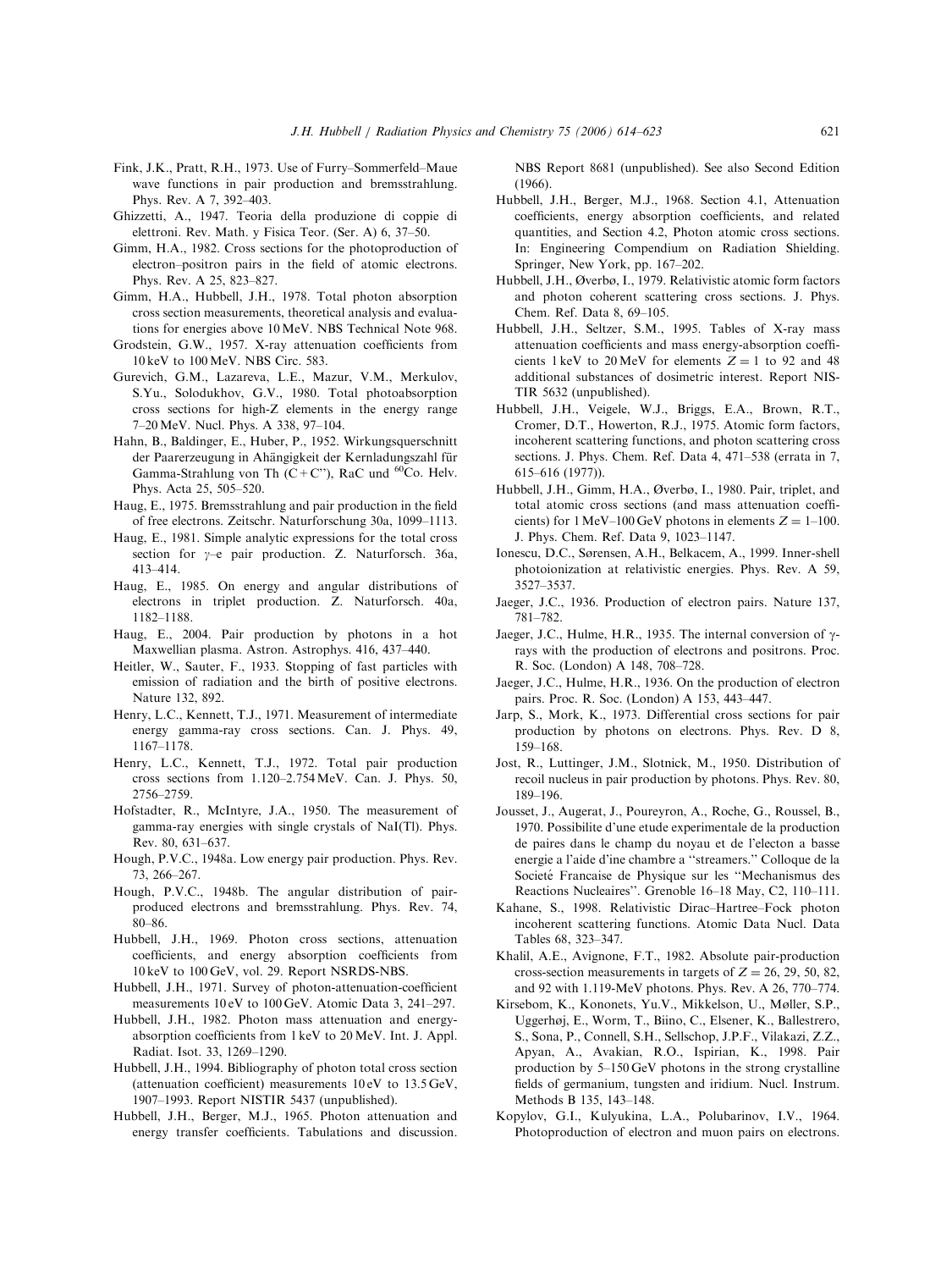<span id="page-8-0"></span>J. Exp. Theor. Phys. 46, 1715–1721 (Engl. Transl. in JETP 19, 1158–1162 (1964)).

- Kruglov, S.I., 2001a. Pair production and vacuum polarization of arbitrary spin particles with EDM and AMM. Ann. Phys. 293, 228–239.
- Kruglov, S.I., 2001b. Pair production and vacuum polarization of vector particles with electric dipole moments and anomalous magnetic moments. Eur. Phys. J. C 22, 89–98.
- Kudryavtsev, V.G., Kalashnikov, N.P., Ryazanov, M.I., 1968. Angular distribution of charged particles in pair production by photons and the effect of multiple scattering. Zh. Eksp. Teor. Fiz. 54, 183–187 (Engl. Transl. in JETP 27, 99–101 (1968)).
- Lee, R.N., Milstein, A.I., Strakhovenko, V.M., 2004. Highenergy expansion of Coulomb corrections to  $e^+e^-$  photoproduction cross section. Phys. Rev. A 69, 022708 1–11.
- Lightman, A.P., 1982. Relativistic thermal plasmas: pair processes and equilibria. Astrophys. J. 253, 842–858.
- Lightman, A.P., Zdziarski, A/A., 1987. Pair production and Compton scattering in compact sources and comparison to observations of active galactic nuclei. Astrophys. J. 319, 643–661.
- Malamud, E., 1959. Absorption of 1-BeV photons. Phys. Rev. 115, 687–694.
- Mastichiadis, A., Protheroe, R.J., Szabo, A.P., 1994. The effect of triplet production on pair-Compton cascades in thermal radiation. Mon. Not. R. Astron. Soc. 266, 910–916.
- Maximon, L.C., 1968. Simple analytic expressions for the total Born approximation cross section for pair production in a Coulomb field. J. Res. Nat. Bur. Standards B 72, 79–88.
- Maximon, L.C., Gimm, H.A., 1981. Pair production in the field of atomic electrons. Phys. Rev. A 23, 172–185.
- Migdal, A.B., 1957. Bremsstrahlung and pair production at high energies in condensed media. J. Exp. Theor. Phys. (USSR) 32, 633–646 (Engl. Transl. in JETP 5, 527–536 (1957)).
- Mil'shtein, A.I., Strakhovenko, V.M., 1993. Production of a positron and a bound electron by a high-energy photon in a strong Coulomb field. Zh. Eksp. Teor. Fiz. 103, 1584–1592 (Engl. Transl. in JETP 76, 775–779 (1993)).
- Mohanty, R.C., Webb, E.H., Sandhu, H.S., Roy, R.R., 1961. Momentum and angular distribution of recoil electrons in triplet production. Phys. Rev. 124, 202–205.
- Moore, R., Parker, M.A., Baurichter, A., Kirsebom, K., Medenwaldt, R., Mikkelson, U., Møller, S.P., Uggerhøj, E., Worm, T., Doble, N., Elsener, K., Ballestrero, S., Sona, P., Strakhovenko, V.M., Biino, C., Vilakazi, Z.Z., 1996. Measurement of pair-production by high energy photons in an aligned tungsten crystal. Nucl. Instrum. Methods B 119, 149–155.
- Mork, K., 1967. Pair production by photons on electrons. Phys. Rev. 160, 1065–1071.
- Mork, K., Olsen, H., 1965. Radiative corrections. I. Highenergy bremsstrahlung and pair production. Phys. Rev. B 140, 1661–1674.
- Motz, J.W., Olsen, H.A., Koch, H.W., 1969. Pair production by photons. Rev. Mod. Phys. 41, 581–639.
- Nishina, Y., Tomonaga, S.-I., Sakata, S., 1934. On the photoelectric creation of positive and negative electrons. Suppl. Sci. Pap. Inst. Phys. Chem. Res. (Tokyo) 24, 1–5.
- Oppenheimer, J.R., Plesset, M.S., 1933. On the production of the positive electron. Phys. Rev. 44, 53–55.
- Øverbø, I., 1977. The Coulomb correction to electron pair production by intermediate-energy photons. Phys. Lett. B 71, 412–414.
- Øverbø, I., 1978. Pair production by photons. Screening corrections for intermediate and high energies. Nuovo Cim. 47, 43–58.
- Øverbø, I., 1979. Screening corrections in electron pair production by intermediate- and low-energy photons. Phys. Scr. 19, 299–306.
- Øverbø, I., Mork, K.J., Olsen, H.A., 1968. Exact calculation of pair production. Phys. Rev. 175, 1978–1981.
- Øverbø, I., Mork, K.J., Olsen, H.A., 1973. Pair production by photons: exact calculation for unscreened atomic field. Phys. Rev. A 8, 668–685.
- Perrin, F., 1933. Possibilité de matérialisation par interaction d'un photon et d'un électron. Compt. Rend. 197, 1100–1102.
- Plechaty, E.F., Terrall, J.R., 1968. Photon cross sections 1 keV to 100MeV, vol. VI. Lawrence Radiation Lab. Report UCRL-50400.
- Proriol, J., 1972. Exact calculations of pair production and screening. Lett. Nuovo Cim. 3, 251–253.
- Proriol, J., Roche, G., 1972. Molecular-coherence effect in pair production. Lett. Nuovo Cim. 3, 642–644.
- Proriol, J., Roche, G., 1974. On a method to improve the calculation of the Coulomb correction in bremsstrahlung and pair production processes. Nuovo Cim. B 19, 221–227.
- Racah, G., 1934. Sulla nascita degli elettroni positivi. Nuovo Cim. 11, 477–481.
- Racah, G., 1936. Sulla nascita di coppie per urti di particelle elettrizzate. Nuovo Cim. 13, 66–73.
- Roche, G., Jousset, J., 1975. Modified Sommerfeld–Maue wave function: application to the pair-production process. Phys. Rev. A 12, 531–538.
- Roche, G., Isabelle, D., Avan, L., 1968a. Calculs de la correction coulombienne dans le phénomène de production de paire par des rayons  $\gamma$  d'énergie comprise entre 2 et 20 MeV. Nuovo Cim. B 57, 114–124.
- Roche, G., Avan, L., Isabelle, D., 1968b. Étude expérimentale de l'importance de la correction Coulombienne dans le phénomène de production de paire par des photons de 2 à 20 MeV. Nuovo Cim. B (Ser. X) 57, 125–134.
- Schaupp, D., Schumacher, M., Smend, F., Rullhausen, P., Hubbell, J.H., 1983. Small-angle Rayleigh scattering of photons at high energies: tabulations of relativistic HFS modified atomic form factors. J. Phys. Chem. Ref. Data 12, 467–512.
- Schiff, L.I., 1949. Quantum Mechanics. McGraw-Hill, New York 159–169.
- Schmid, P., Huber, P., 1955. Absolute Paarbildungsquerschnitte von Blei für Gammastrahlen von  ${}^{60}Co$  und  ${}^{24}Na$  und Paarerzeugung der RaC–Gamma–Strahlung in Blei. Helv. Phys. Acta 28, 369–388.
- Seltzer, S.M., 1993. Calculation of photon mass energy-transfer and mass energy-absorption coefficients. Rad. Res. 136, 147–170.
- Selvaraju, C., Bhullar, A.S., Sud, K.K., 2001. DWBA differential and total pair production cross sections for intermediate energy photons. Radiat. Phys. Chem. 61, 1–17.